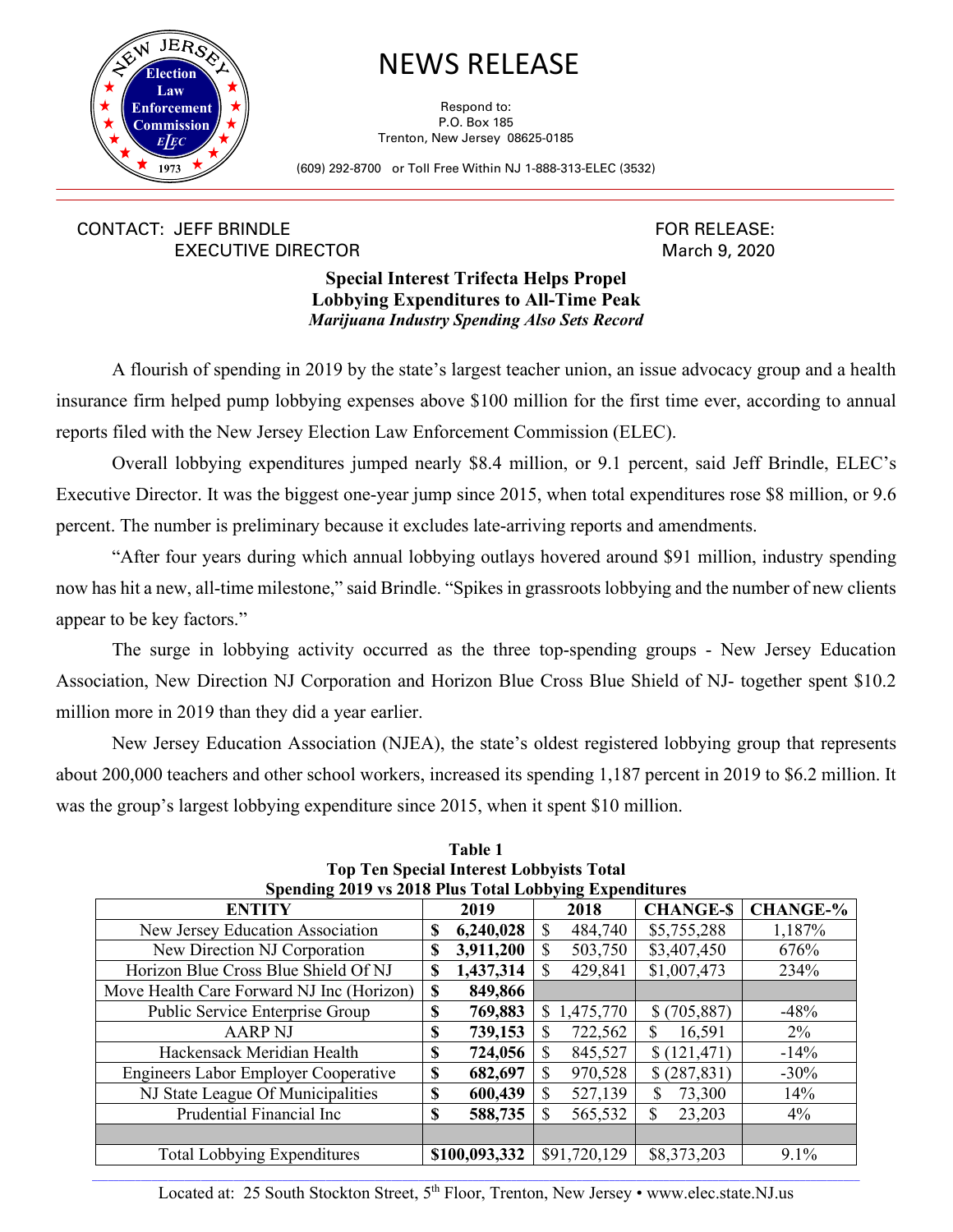NJEA has 15 registered lobbyists and showed an interest in 350 different bills during the last legislative session. Some of its legislative priorities included school funding, pension and health benefits, arbitration, school meals, sick leave and programs to help deaf students.

NJEA also provided funds to New Direction NJ, a 501(c) 4 social welfare group that has run a series of issue advertisements touting the policies of Governor Phil Murphy since its formation in November 2017 shortly after his election. New Direction is run by Murphy's former campaign manager. It also ramped up its spending from the previous year, jumping to \$3.9 million- a 676 percent change.

Reports filed by Horizon Blue Cross Blue Shield of NJ showed the third largest increase in spending dollar-wise. It sank \$1.4 million into its lobbying efforts last year, a 234 percent jump. Part of its funds went to Move Health Care Forward NJ Inc., the fourth top spender last year. That group ran an advertising campaign seeking support for legislation that would let the state's largest health insurer modernize its corporate structure.

Another factor fueling the 2019 increase in lobbying activity was more spending by members of the marijuana industry, which didn't even exist in New Jersey until a few years ago.

With the several marijuana issues pending before the Legislature last year, lobbying expenses by industry representatives shot up 32 percent from \$1.4 million to \$1.9 million. During the past three years, marijuana interests have spent about \$3.8 million (See Table 2) on issues that included medical marijuana expansion, decriminalization of marijuana use and legalization of recreational marijuana use.

After being unable to get enough votes in the Legislature to legalize recreational use for those 21 years or older, lawmakers have decided to ask voters to decide the issue this fall.

Brindle said spending on the ballot question is likely to eclipse the amount spent so far.

"The spending we've seen so far on lobbying, while substantial, may just be a warmup act to this year's star event- the referendum," Brindle said.

"Since 2004, voters in 17 states have decided initiatives on marijuana legalization. Eight were defeated, while nine won approval," said Brindle.

He noted that that \$141 million has been spent on those ballot questions, according to followthemoney.org. That's an average of more than \$8 million. The 2016 California referendum cost \$39.2 million. A 2014 election in Ohio drew \$23.4 million in spending. A 2016 Arizona measure cost \$15.2 million.

"Given the big numbers from other states and the fact that the creation of a lucrative new industry hangs in the balance, it isn't inconceivable that the fall ballot contest could cost upwards of \$10 million," Brindle said.

Even a local ballot question in Jersey City in 2019 about short-term rental rules drew \$5.5 million in spending, he noted. "The New Jersey advertising market is expensive. So, when controversial issues like marijuana get on the ballot, the paid media bills can quickly add up" Brindle said.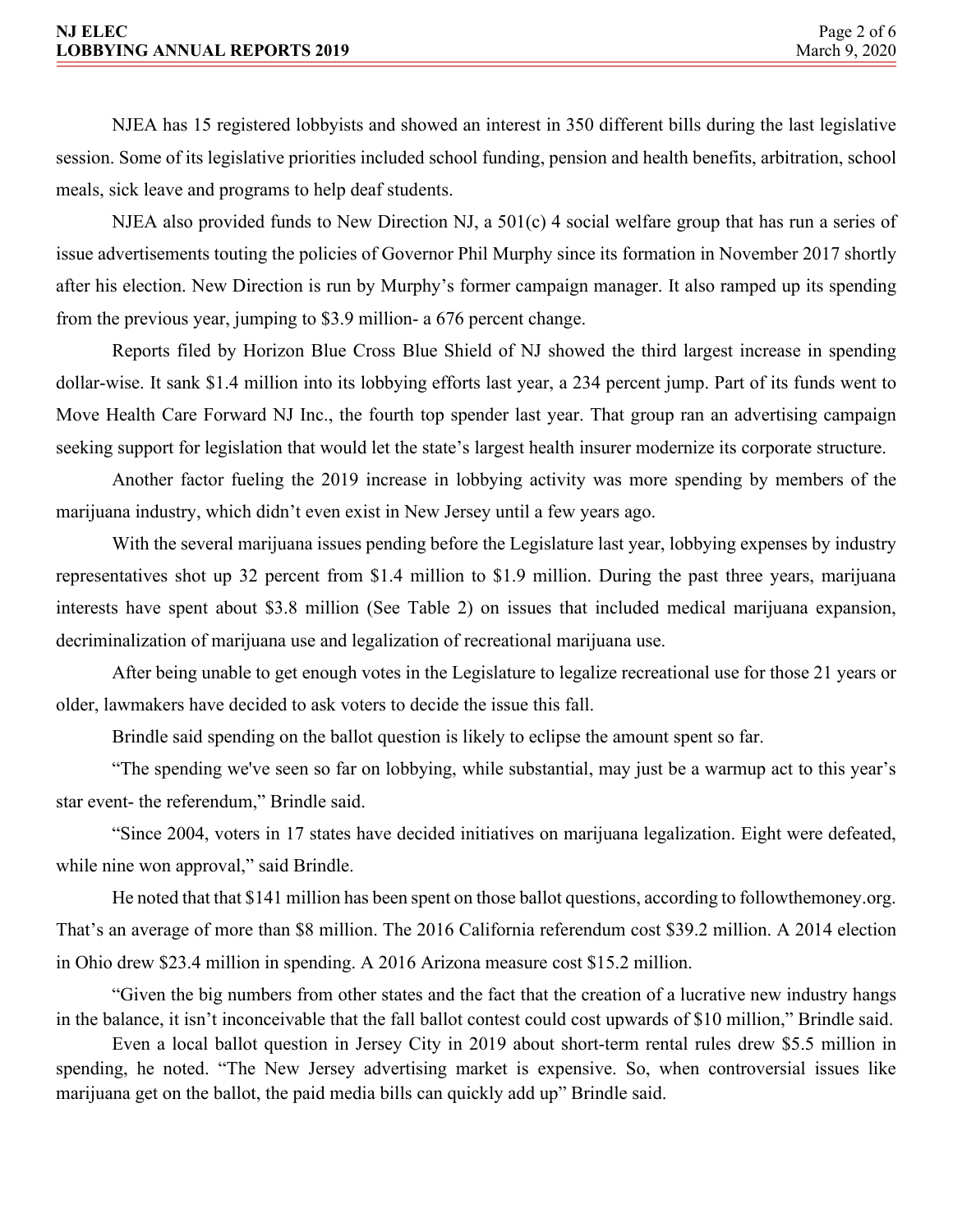| порозніх эренаніх бу ічандама писі свіз<br><b>GROUP</b>                  |               | 2019               |                           | 2017-2019 |
|--------------------------------------------------------------------------|---------------|--------------------|---------------------------|-----------|
|                                                                          |               |                    |                           |           |
| Abira Medical Laboratories LLC D/B/A Genesis Diagnostics                 |               |                    | $\mathcal{S}$             | 70,000    |
| Acreage Holdings                                                         | <sup>\$</sup> | 245,000            | $\mathcal{S}$             | 365,000   |
| Aria Mello LLC                                                           |               |                    | \$                        | 12,000    |
| Altus NJ LLC                                                             | \$            | 32,500             | \$                        | 32,500    |
| <b>Beyond Green</b>                                                      | \$            | 5,000              | \$                        | 5,000     |
| <b>Biotrack THC</b>                                                      | \$            | 4,000              | \$                        | 16,000    |
| Cedar Creek Plus One                                                     | \$            | 5,000              | \$                        | 5,000     |
| Cherry Hill Skinny Investors                                             | \$            | 59,000             | \$                        | 126,419   |
| Community Greenhouse                                                     | \$            | 25,000             | \$                        | 25,000    |
| Compassionate Care Centers Of America Foundation/Garden State Dispensary | \$            | 55,000             | $\mathbf S$               | 55,000    |
| Compassionate Care Foundation                                            | \$            | 48,204             | $\overline{\mathcal{S}}$  | 108,204   |
| Compassionate Care Research Institute Inc.                               | \$            | 10,000             | \$                        | 202,500   |
| Compassionate Sciences                                                   |               |                    | \$                        | 75,000    |
| Cresco Labs                                                              | \$            | 30,000             | \$                        | 30,000    |
| Curaleaf NJ                                                              | \$            | 89,500             | \$                        | 161,000   |
| Drug Policy Alliance                                                     | \$            | 35,000             | $\overline{\mathcal{S}}$  | 195,666   |
| Eaze Solutions Inc                                                       | <sup>\$</sup> | 99,255             | \$                        | 229,566   |
| Eliasof, Steven And Holub, Michael                                       |               |                    | \$                        | 7,500     |
| Euphoria Wellness NJ                                                     | <sup>\$</sup> | 40,000             | \$                        | 40,000    |
| Formula Two Realty LLC                                                   |               |                    | $\overline{\mathbb{S}}$   | 22,714    |
| Galenas New Jersey LLC                                                   | <sup>\$</sup> | 3,000              | \$                        | 21,061    |
| Garden State Of Mind                                                     | \$            | 37,000             | $\overline{\mathbb{S}}$   | 74,500    |
| Garden State Releaf                                                      | <sup>\$</sup> | 28,500             | \$                        | 36,000    |
| Glt Cannabis C/O Masterpiece Advertising                                 | \$            | 31,000             | \$                        | 31,000    |
| Green Check Verified                                                     | \$            | 20,000             | \$                        | 20,000    |
| Green Medicine NJ                                                        | \$            | 15,702             | \$                        | 45,710    |
| Greenwich Biosciences Inc                                                |               |                    | $\overline{\mathbb{S}}$   | 84,000    |
| GW Pharmaceuticals                                                       | \$            | 46,500             | \$                        | 130,500   |
| Holistic Industries                                                      | \$            | 96,276             | \$                        | 96,276    |
| Hope Holistic Healthcare LLC                                             | \$            | 40,445             | \$                        | 40,445    |
| Ianthus Capital Management                                               |               |                    | \$                        | 43,565    |
| IMX Medical Management Services Inc                                      |               |                    | \$                        | 1,750     |
| Jushi Holdings Inc                                                       | \$            | 30,000             | \$                        | 30,000    |
| Kusbotanix                                                               | <sup>\$</sup> | 10,000             | \$                        | 10,000    |
| Mainline Investment Partners                                             | \$            | 120,000            | \$                        | 150,000   |
| Marijuana Policy Project                                                 | \$            | 7,500              | \$                        | 7,500     |
| Modern Remedies LLC                                                      |               |                    | \$                        | 20,000    |
| MTRAC Tech Corp                                                          | \$            | 8,000              | $\boldsymbol{\mathsf{S}}$ | 10,000    |
| New Jersey Cannabusiness Association                                     | \$            | $\frac{34,000}{ }$ | $\overline{\mathcal{S}}$  | 154,000   |
| NJ Buds LLC                                                              | \$            | 60,000             | \$                        | 60,000    |
| Nuka Enterprises LLC                                                     | \$            | 95,133             | S                         | 95,133    |
| Panacea Inc                                                              |               |                    | \$                        | 66,334    |
| Parallel (Formerly Surterra Holdings)                                    | $\mathcal{S}$ | 52,500             | \$                        | 52,500    |
| Pharmacann LLC                                                           |               |                    | \$                        | 28,000    |
| Pure NJ LLC/Moxie                                                        |               |                    | \$                        | 16,417    |
| Remedy NJ; Remedy Columbia                                               |               |                    | \$                        | 52,562    |
| Responsible Approaches To Marijuana Policy (Ramp)                        |               |                    | \$                        | 24,000    |
| Restore NJ                                                               | S             | 40,000             | \$                        | 40,000    |
| Ruby Farms USA LLC                                                       | \$            | 60,000             | \$                        | 120,000   |
| Sanctuary Medicinals                                                     |               |                    | \$                        | 10,000    |
| <b>Standard Farms LLC</b>                                                | \$            | 52,000             | $\mathcal{S}$             | 52,000    |
| Superior Grow Labs                                                       | $\mathcal{S}$ | 75,000             | \$                        | 75,000    |
| Telebrands Corp                                                          | \$            | 25,000             | \$                        | 49,000    |
| Terra Tech/ Sament Capital/ So Cal Eats                                  | \$            | 55,000             | \$                        | 131,935   |
| Theory Wellness Of NJ LLC                                                | \$            | 2,320              | \$                        | 2,320     |
| Trulieve Cannabis Corp                                                   | S             | 23,000             | S                         | 23,000    |
| Vinedrea                                                                 |               |                    | \$                        | 10,000    |
| Weedmaps                                                                 | \$            | 60,000             | \$                        | 135,000   |
| <b>Totals</b>                                                            | \$            | 1,910,335          | S                         | 3,833,577 |
|                                                                          |               |                    |                           |           |

**Table 2 Lobbying Spending by Marijuana Interests**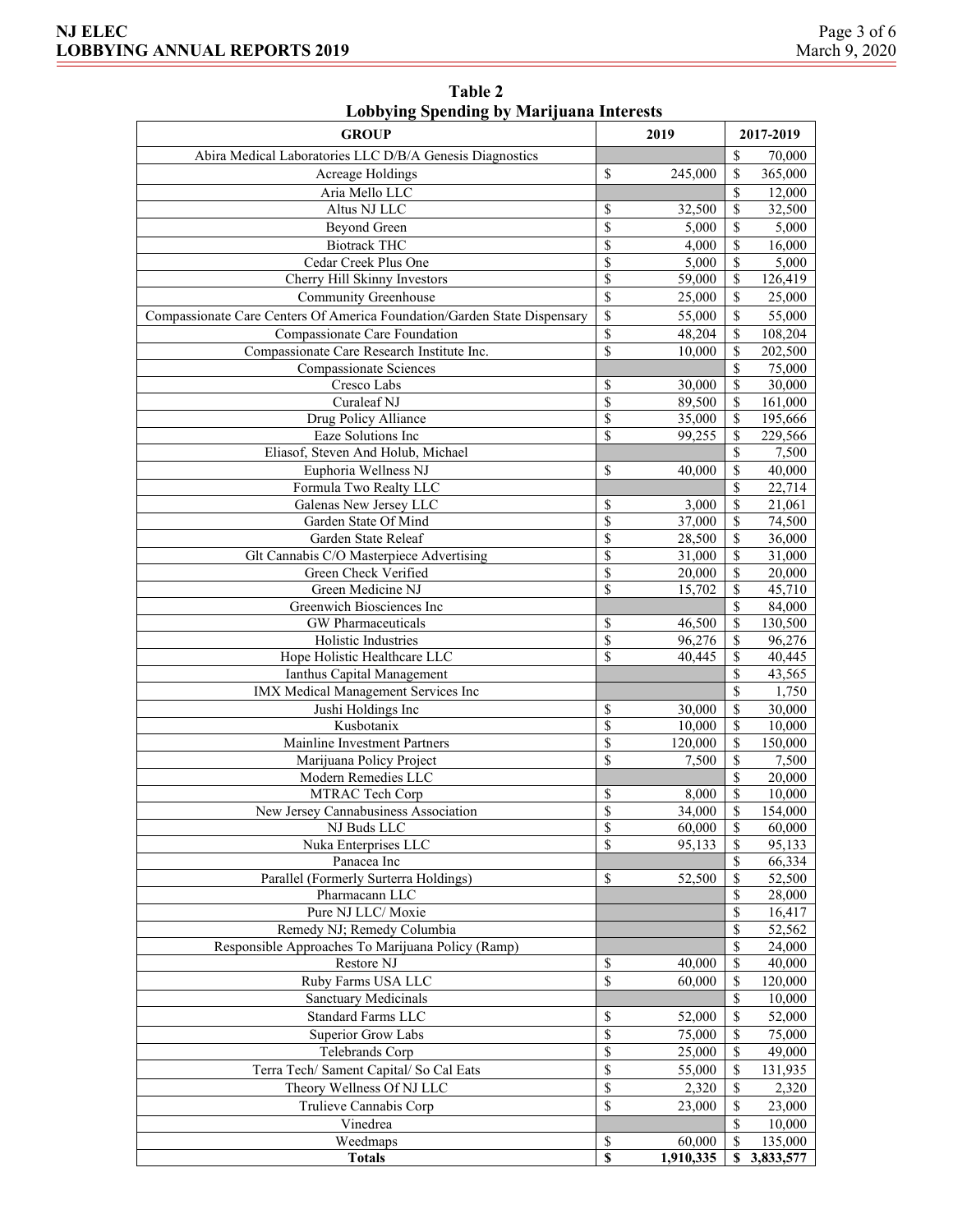| <b>NJ ELEC</b>                      | Page 4 of 6   |
|-------------------------------------|---------------|
| <b>LOBBYING ANNUAL REPORTS 2019</b> | March 9, 2020 |

One reason overall expenditures rose so much in 2019 was a \$13.6 million spurt in communication spending. It was the third biggest total ever for that category. The highest spending on communications was \$15.2 million in 2011. In 2018, the total was just \$6.5 million- the smallest since 2014.

Given the growing sophistication of the industry, lobbyists are relying more frequently on the airwaves and Internet to build pressure for or against legislation.

"The days when lobbyists depended mostly on buttonholing legislators in the statehouse hallways are long over. They now are often inclined to seek to mobilize grassroots support for or against bills using television, radio, digital, billboards and other advertising methods," Brindle said. "This strategy can be effective, but it costs money."

| And Total Communication Expenditures        |                 |  |  |  |
|---------------------------------------------|-----------------|--|--|--|
| <b>GROUP</b>                                | <b>AMOUNT</b>   |  |  |  |
| New Jersey Education Association            | 5,894,718<br>S  |  |  |  |
| New Direction NJ Corporation                | 3,911,200<br>\$ |  |  |  |
| Move Health Care Forward NJ Inc (Horizon)   | \$<br>849,866   |  |  |  |
| <b>Engineers Labor Employer Cooperative</b> | 487,597<br>\$   |  |  |  |
| <b>AARP NJ</b>                              | \$<br>389,008   |  |  |  |
| Insurance Council Of NJ Inc                 | 382,744<br>S    |  |  |  |
| Public Service Enterprise Group             | \$<br>326,984   |  |  |  |
| Altria Client Services Inc & Affiliates     | 96,915<br>S     |  |  |  |
| RAI Services Co                             | \$<br>91,260    |  |  |  |
| NJ Association For Justice                  | \$<br>76,688    |  |  |  |
|                                             |                 |  |  |  |
| <b>Total Communications Expenditures</b>    | \$13,620,399    |  |  |  |

| Table 3                                       |
|-----------------------------------------------|
| <b>Top Ten Expenditures on Communications</b> |
| <b>And Total Communication Expenditures</b>   |

The amount spent on "benefit passing"- gifts like meals, trips or other things of value- dispensed by lobbyists more than doubled. But the total remained small compared to previous years- \$5,180. The \$2,331 handed out in 2018 was an all-time low, and both totals are dwarfed by the all-time high of \$163,375 in gifts sprinkled around by lobbyists in 1992.

After peaking at 1,043 in 2008, the number of lobbyists gradually declined to 900 in 2017- the lowest number since 2005. However, the total has risen over the past two years to 945 in 2019.

The number of clients rose to 2,222- the largest total ever and a 16 percent increase. It is likely one reason overall lobbying expenses reached a new high.

Reports filed by 72 governmental affairs agents (lobbyists) shows that it pays to be big in the New Jersey lobbying world. The top ten multi-client firms received \$38.2 million in receipts- 64 percent of the total of nearly \$59.7 million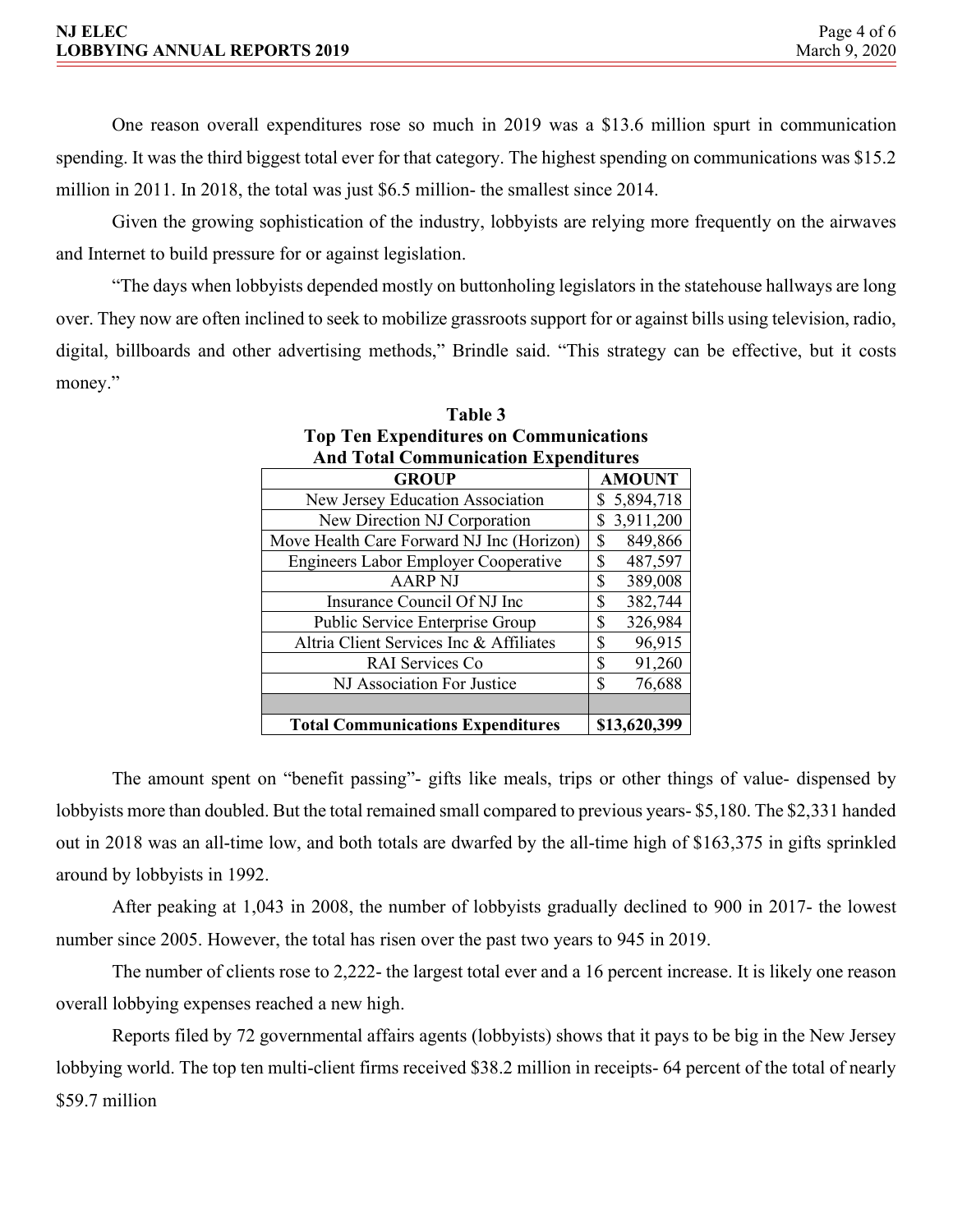| FILMS NATIKED DV 2017 NECEIDIS      |                 |                  |                  |  |  |
|-------------------------------------|-----------------|------------------|------------------|--|--|
| <b>FIRM</b>                         | <b>RECEIPTS</b> | <b>2019 RANK</b> | <b>2018 RANK</b> |  |  |
| Princeton Public Affairs Group Inc  | \$10,577,074    |                  |                  |  |  |
| Public Strategies Impact LLC        | \$7,411,886     | $\mathfrak{D}$   | $\overline{2}$   |  |  |
| <b>CLB</b> Partners Inc             | 4,025,750<br>S  | 3                | 3                |  |  |
| MBI Gluckshaw                       | 3,095,101       | 4                | 5                |  |  |
| Kaufman Zita Group LLC              | 2,954,575<br>\$ | 5                | 4                |  |  |
| Gibbons PC                          | 2,828,065       | 6                | 6                |  |  |
| <b>Optimus Partners LLC</b>         | 2,270,500<br>S. | 7                |                  |  |  |
| Capital Impact Group                | 1,810,933<br>\$ | 8                | 8                |  |  |
| Advocacy & Management Group         | 1,700,274<br>\$ | 9                | 9                |  |  |
| Tonio Burgos & Associates Of NJ LLC | 1,544,000<br>\$ | 10               | 13               |  |  |
| <b>Total Top Ten</b>                | \$38,218,158    |                  |                  |  |  |
| <b>Total Lobbying Receipts</b>      | \$59,699,378    |                  |                  |  |  |
| <b>Percent Top Ten</b>              | 64 %            |                  |                  |  |  |

## **Table 4 Top Ten Multi-Client Lobbying Firms Ranked by 2019 Receipts**

Of the 846 represented entities who reported expenses in 2019, the top 25, who represent just three percent of all filers, alone accounted for \$23 million- nearly 23 percent- of total lobbying expenditures.

| Top 25 Represented Entities by Spending in 2019   |                   |                  |                         |  |  |
|---------------------------------------------------|-------------------|------------------|-------------------------|--|--|
| <b>GROUP</b>                                      | <b>2019 SPENT</b> | <b>2019 RANK</b> | <b>2018 RANK</b>        |  |  |
| NJ Education Association                          | \$6,240,028       | 1                | 13                      |  |  |
| New Direction NJ Corporation                      | \$3,911,200       | $\overline{2}$   | 12                      |  |  |
| Horizon Blue Cross Blue Shield Of NJ              | \$1,437,314       | 3                | 19                      |  |  |
| Move Health Care Forward NJ Inc                   | \$<br>849,866     | $\overline{4}$   | NA                      |  |  |
| Public Service Enterprise Group                   | \$<br>769,883     | 5                | 1                       |  |  |
| <b>AARP NJ</b>                                    | \$<br>739,153     | 6                | $\overline{4}$          |  |  |
| Hackensack Meridian Health                        | \$<br>724,056     | 7                | $\overline{\mathbf{3}}$ |  |  |
| <b>Engineers Labor Employer Cooperative</b>       | \$<br>682,697     | 8                | $\overline{2}$          |  |  |
| NJ State League Of Municipalities                 | \$<br>600,439     | 9                | 9                       |  |  |
| Prudential Financial Inc                          | \$<br>588,735     | 10               | 8                       |  |  |
| Insurance Council Of NJ Inc                       | \$<br>546,547     | 11               | 80                      |  |  |
| NJ Business & Industry Association                | \$<br>516,425     | 12               | 17                      |  |  |
| NJ Hospital Association                           | \$<br>487,802     | 13               | 15                      |  |  |
| Comcast Corp                                      | \$<br>467,194     | 14               | 23                      |  |  |
| RWJBarnabas Health                                | \$<br>458,223     | 15               | 11                      |  |  |
| Williams Companies                                | \$<br>455,000     | 16               | 10                      |  |  |
| <b>Atlantic Health System</b>                     | \$<br>440,919     | 17               | 21                      |  |  |
| Firstenergy/Jersey Central Power & Light          | \$<br>424,000     | 18               | 18                      |  |  |
| Carepoint Health Management Association           | \$<br>421,662     | 19               | 22                      |  |  |
| NJ Realtors                                       | \$<br>402,219     | 20               | 37                      |  |  |
| NJ Society Of CPAs                                | \$<br>397,043     | 21               | 25                      |  |  |
| Verizon                                           | \$<br>386,000     | 22               | $\overline{7}$          |  |  |
| <b>Balloon Council</b>                            | \$<br>365,593     | 23               | <b>NA</b>               |  |  |
| Chemistry Council Of NJ / State Street Associates | \$<br>357,913     | 24               | $NA*$                   |  |  |
| American Property Casualty Insurance Association  | \$<br>357,556     | 25               | <b>NA</b>               |  |  |

**Table 5**

\*Not combined in 2018. Would have ranked 24.

In terms of rankings, Insurance Council of NJ Inc. jumped the most, ranking 80 in 2018 and 11 in 2019. Except for travel, lobbying expenses by category in 2019 were up across-the-board.